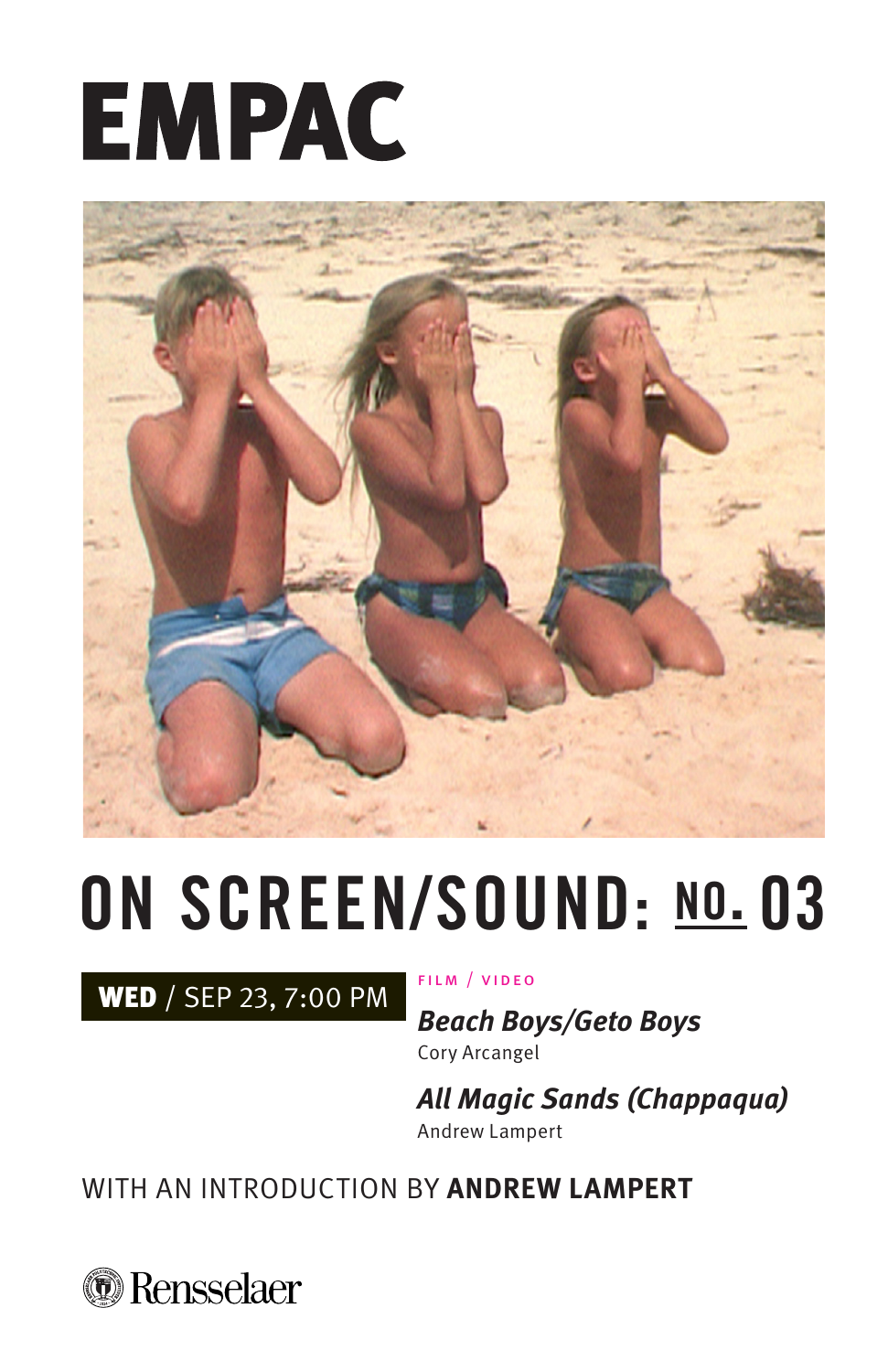#### **ON SCREEN/SOUND**

This year-long film series takes a close look at—and listen to—the way filmmakers have employed the sonic dimension of their form to complement, challenge, and reconsider our experience of the moving image.

Presenting cinematic performance, artists' moving image, and Hollywood feature films, each On Screen/Sound program delves into the relationship between movie sound and image tracks, highlighting some radical examples of the aesthetic power and technical potential of sound in cinema. From musical theater to the music video, experimental shorts to industrially produced features, the series explores the affective and technical relationship between sound and image through the art of Foley, experimental music, found footage, soundtrack imaging, synched, multi-channel, and non-diegetic sound.

**on screen/sound** is co-curated by empac's victoria brooks, curator of time based visual art, and argeo ascani, curator of music.

#### **ON SCREEN/SOUND: no. 03**

SEP 23, 7:00 PM

**Beach Boys/Geto Boys** (2004) Cory Arcangel

**All Magic Sands (Chappaqua)** (1965/2011) Andrew Lampert

The third screening in the series On Screen/Sound is focused on two artists' movingimage works that appropriate existing film and video footage and audio recordings. By reconstructing the source materials in juxtaposition with only tangentially related images and sounds, they transform them to create new narratives.

In All Magic Sands (Chappaqua), Andrew Lampert challenges the intentionality of combining sound and image on film by juxtaposing found footage with a rejected Ornette Coleman movie soundtrack from the same year. In Beach Boys/Geto Boys, Cory Arcangel creates a "mash-up" of two songs that retain their historical and cultural specificity by simply placing them side-by-side.

All Magic Sands (Chappaqua) is introduced by Brooklyn-based filmmaker and archivist **Andrew Lampert.**

#### FILM NOTES:

#### **Beach Boys/Geto Boys**

Cory Arcangel 2004, 4:13 min, sound, video Courtesy of EAI (eai.org)

Beach Boys/Geto Boys is a "mash-up" of two music videos based only on the similarity of the two bands' names. Arcangel juxtaposes live performance footage of 1960s surf-rock band the Beach Boys with a music video by 1990s rap group Geto Boys. As the soundtracks are overlaid to produce hybrid pop, the images retain their clear political, racial, and historical specificity.

**Cory Arcangel** is a Brooklyn-based artist who makes work in a wide range of media, including music, video, modified videogames, performance, and the Internet. Arcangel often makes use of appropriation as a strategy, drawing on source materials that range from best-selling albums to Photoshop gradients. His work explores the nature of cultural production and consumption in a media- and technology-saturated world.

"Arcangel hacks, manipulates and reuses various technological applications, including video games, web software, film and print media. In doing so he comments on digital media technologies and cultures while at the same time continuing to seek the possibilities that present themselves on the cutting edge of humor, theory, and technological shortcomings. His interest in technology spans from the vernacular or non-expert to the conscious disrupting of digital techniques. Using techniques common to conceptual art and performance, Arcangel's work often comments on the relationship between these two."

—petra heck (Curator, Netherlands Media Art Institute)

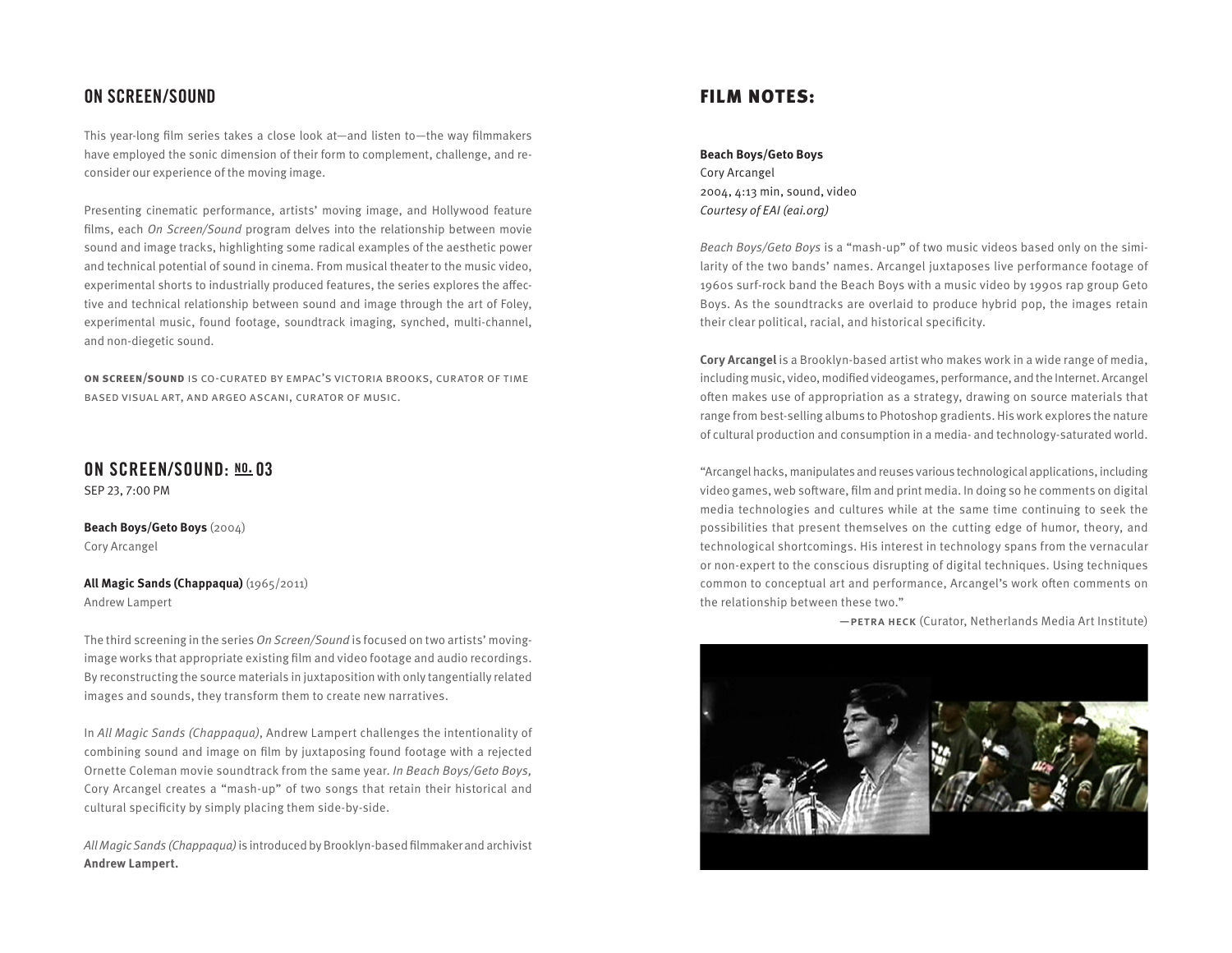#### **All Magic Sands (Chappaqua)**

Andrew Lampert 1965/2011, 79:02 min, sound, 16mm film on video Courtesy of the artist and EAI (eai.org)

"Filled with flashbacks, fast-forwards, circular starts and loose ends, All Magic Sands (Chappaqua) is a feature-length film made of just middle." —ANDREW LAMPERT

Exploring the power of the soundtrack in our reading of, and response to, moving images, Andrew Lampert's film All Magic Sands (Chappaqua) challenges the intentionality of combining sound and image by juxtaposing copious found footage with a rejected movie soundtrack. Lampert assembled multiple reels of raw camera footage from an unfinished Christian children's movie All Magic Sands, and synched it with Ornette Coleman's intended soundtrack for Conrad Rook's feature film Chappaqua, recorded at approximately the same time and with an almost identical duration.

Coleman's free-jazz soundtrack for Rook's movie was thought by the director to have the potential to overpower his images with its affective orchestration. Thus, it was decided that it should have its own life as a double album. However, on release it was not well publicized by Columbia Records and was taken out of print soon thereafter. Although it is periodically released in small editions, Coleman's Chappaqua Suite was in some ways relegated to the status of a lost work, despite being the composer's first attempt at a soundtrack and featuring Coleman's regular collaborators, double-bassist David Izenzon and drummer Charles Moffett.

Conversely, All Magic Sands was never destined for a mass audience. Lampert purchased the abandoned footage on eBay and proceeded to work with it in a variety of iterations before arriving at this audio/visual pairing. This version includes the entirety of the found reels to "re-make" the movie — B-roll, re-takes and all. Synched with Chappaqua Suite, All Magic Sands (Chappaqua) creates analogues that are specific to the historical context within which both sets of materials were recorded. Together they gesture towards the very different strata of production in the multi-tiered movie industry of that time, with Hollywood on one hand and specialist B-movies, underground cinema, industrial productions, and home movies on the other.

All Magic Sands (Chappaqua) is not only concerned with the separate production histories of its constituent parts, but is invested in the beautiful, peculiar accidents and allusive readings that emerge from the juxtaposition of picture and music. It is in how we experience the combination of virtuosic composition with the amateurly produced and dramaturgically confused footage that Lampert exposes the power of music to elevate images. By creating new, compelling associations not traditionally ascribed or intentioned for such a low budget film, All Magic Sands (Chappaqua) inscribes the music and images with the other's history to create a rangy, ambiguous and sometimes uncomfortable film laden with repetition and color.

**Andrew Lampert** has created an extensive body of films, videos, photographs and performances since the late 1990s. His work is widely exhibited in a variety of contexts around the world at venues including: The Whitney Museum of American Art, The Getty Museum, The International Film Festival Rotterdam, The Toronto Film Festival, The New York Film Festival, The Viennalle, Mitchell Algus Gallery, PS1/ MoMA, The Kitchen, The Center for Contemporary Art, Glasgow, Visual Art Center at the University of Texas at Austin, The Images Festival, Issue Project Room, Pacific Film Archive, Aurora Picture Show, The Gene Siskel Film Center. Lampert has taught at Purchas College and the Eugene Lang College at the New School, and works as Curator of Collections at Anthology Film Archives.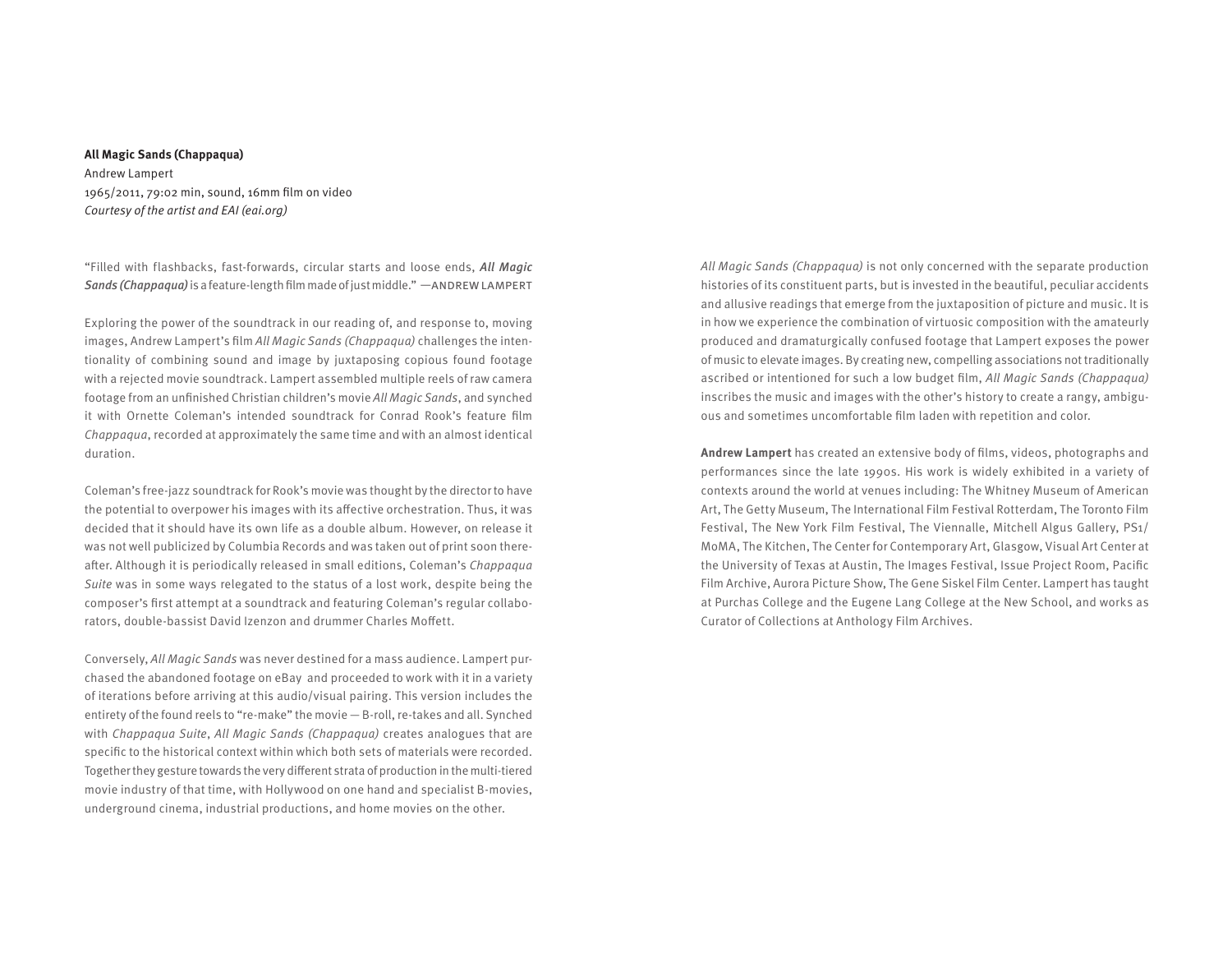#### **on screen/sound #4** wed / sep 30, 7:00 pm

The fourth screening in On Screen/Sound brings together painting, architecture, fashion, dance, and music for an evening of modernist and surreal cinema.

#### Plastic Haircut / Robert Nelson

L'inhumaine / Marcel L'Herbier / Music (lost): Darius Milhaud



**on screen/sound #5** wed / oct 28, 7:00 pm The fifth screening in On Screen/Sound grapples with ideas of the real, acted, and reenacted as intertwined in both image and music.

Hilvarenbeek / Jimmy Joe Roche and Dan Deacon

Mishima: A Life in Four Parts / Paul Schrader / Music: Philip Glass



Hilvarenbeek Mishima: A Life in Four Chapters

#### **on screen/sound #6** wed / nov 04, 7:00 pm

The sixth screening in the series On Screen/Sound features two works composed exclusively using light: Lis Rhodes' Light Music and Henning Lohner and John Cage's One<sup>11</sup> and 103.

Light Music / Lis Rhodes One<sup>11</sup> and 103 / Henning Lohner and John Cage



Light Music One<sup>11</sup> and 103

#### **on screen/sound #7** wed / nov 18, 7:00 pm

The seventh screening in the On Screen/Sound series examines the influence of Foley and sound effects on moving image.

Hacked Circuit / Deborah Stratman

Yozakura Quartet: Hana no Uta No.7 / Kou Matsuo Blow Out / Brian de Palma



Yozakura Quartet: Hana No Uta No. 7 Hacked Circuit Blow Out

#### **on screen/sound #8** wed / dec 02, 7:00 pm

Introduced by London-based artist Cally Spooner, the final fall event for the On Screen/Sound series presents an evening exploring the specificities of transforming the musical from theater to screen.

And You Were Wonderful, On Stage / Cally Spooner Gold Diggers of 1933 / Mervyn Le Roy



And You Were Wonderful, On Stage Gold Diggers of 1933